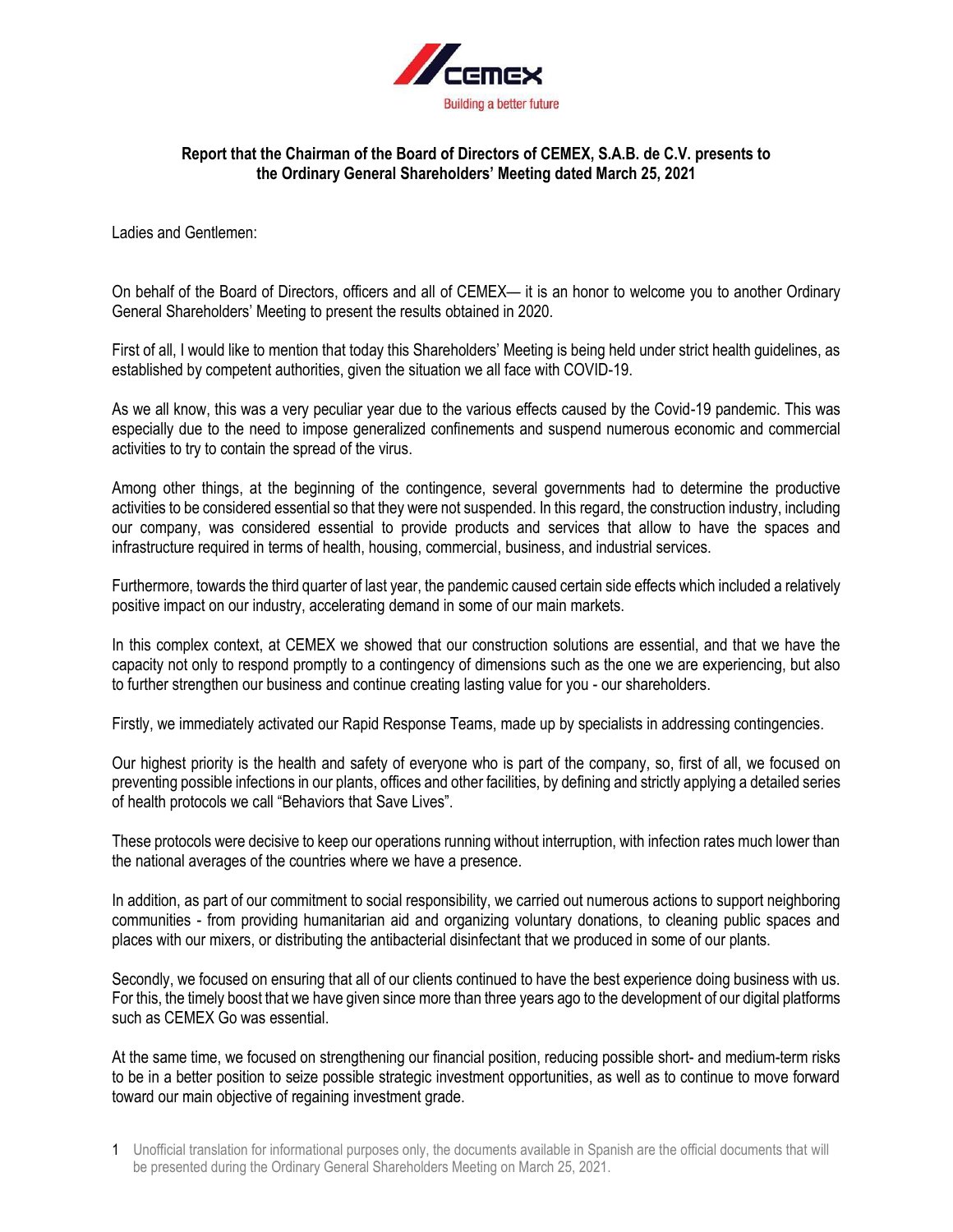

Among other measures, we were able to secure several financing options in the capital markets; we suspended temporarily all our non-essential expenses; we postponed our fixed asset investments in order to have the highest liquidity possible; and we successfully negotiated new conditions with our banks and other creditors relating to our maturity profile, leverage levels, and other matters related to our debt.

By doing this, in addition to being able to overcome the most difficult moments of the contingency, we managed to make progress to consolidate a culture within our organization that is more aware of the changing business conditions that, above all, require maintaining a lower cost base.

Having effectively executed these three aspects that I just referred to; I am pleased to report that during 2020 we obtained better results than we initially expected considering the challenges presented by the pandemic.

We managed to increase our sales and registered significant increases in both our operating cash flow and our free cash flow.

As our Chief Executive Officer will explain, during 2020 we managed to seize new business opportunities in a demanding global business environment.

At CEMEX, we view our future perspectives with optimism, and therefore we have remained dedicated to reaffirming our position as one of the leading companies in our industry worldwide.

For example, we have done so by establishing a fourth key business in addition to those of cement, concrete and aggregates – the Urbanization Solutions business, which will allow us to expand our offer of comprehensive products and services with great growth potential, due to the demand that we anticipate from metropolises.

Moreover, we have also done so by unveiling a detailed plan to reach an ambitious goal of reducing CO2 emissions by year 2030, as well as to offer carbon neutral concretes by 2050 – a process we have already undertaken, with the launch since the middle of last year of our new family of green products, which we have named Vertua.

Ladies and gentlemen:

As of today, we believe that the pandemic and its multiple economic effects are headed toward fading, to eventually reach a new normality where everyone can enjoy healthy and full lives.

At CEMEX, everyone has responded to this demanding experience in an exemplary manner that deserves our wide recognition.

Likewise, on behalf of CEMEX I want to thank all of you for maintaining your trust in our company, and thereby giving us the opportunity to continue building an even more competitive and successful company.

Now, I give way to Mr. Fernando González Olivieri, who will share the Chief Executive Officer's report.

Thank you for your attention.

Monterrey, N.L. March 25, 2021.

<sup>2</sup> Unofficial translation for informational purposes only, the documents available in Spanish are the official documents that will be presented during the Ordinary General Shareholders Meeting on March 25, 2021.